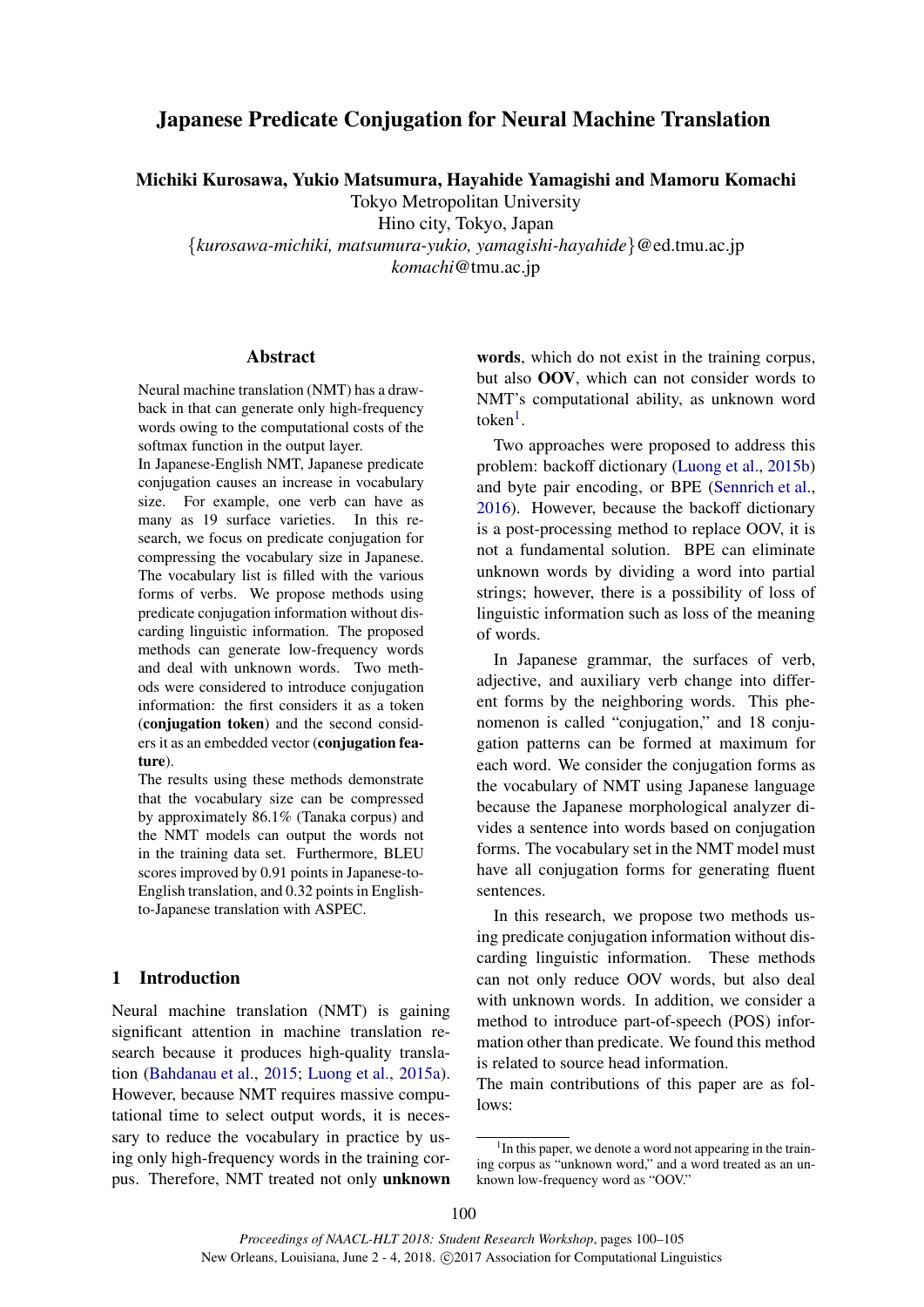| 語幹                       | 未然形           | 連用形          | 終正形          | 連体形          | 仮定形          | 命令形         |
|--------------------------|---------------|--------------|--------------|--------------|--------------|-------------|
| <b>Stem</b>              | Irrealis      | Continuative | Terminal     | Attributive  | Hypothetical | Imperative  |
| 走る                       | 走ら (hashi-ra) | 走り           | 走る           | 走る           | 走れ           | 走れ          |
| $(hashi\text{-}ru; run)$ | 走ろ (hashi-ro) | (hashi-ri)   | $(hashi-ru)$ | $(hashi-ru)$ | (hashi-re)   | (hashi-re)  |
| 歩く                       | 歩か (aru-ka)   | 歩き           | 歩く           | 歩、           | 歩け           | 歩け          |
| ( <i>aru-ku</i> ; walk)  | 歩こ (aru-ko)   | (aru-ki)     | (aru-ku)     | (aru-ku)     | (aru-ke)     | $(aru-ke)$  |
| する                       | $\pm$ (se)    |              | する           | する           | すれ           | しろ (shi-ro) |
| $(su$ -ru; do)           | $\cup$ (shi)  | (shi)        | $(su-ru)$    | $(su-ru)$    | $(su-re)$    | せよ (se-yo)  |

Table 1: Leverage table of verb.

- The proposed NMT reduced the vocabulary size and improved BLEU scores particularly in small- and medium-sized corpora.
- We found that conjugation features are best exploited as tokens rather than embeddings and suggested the connection between the position of the token and linguistic properties.

## 2 Related work

Backoff dictionary. Luong et al. (2015b) proposed a method of rewriting an unknown word token in the output into an appropriate word using a dictionary. This method determines a corresponding word using alignment information between an output sentence and an input sentence and rewrites the unknown word token in the output using the dictionary. Therefore, it does not allow NMT to consider the meaning of OOVs. However, this method can be used together with the proposed method, which results in the further reduction of unknown words.

Byte pair encoding. Sennrich et al. (2016) proposed a method to construct vocabulary by splitting all the words into characters and re-combining them based on their frequencies to make subword unit. Because all words can be split into known words based on characters, this method has an advantage in that OOV words disappear. However, because coupling of subwords depends on frequency, grammatical and semantic information is not taken into consideration. Incidentally, Japanese has many characters especially kanji; therefore, there might exist unknown characters that do not exist in the training corpus even after applying BPE.

Input feature. Sennrich and Haddow (2016) proposed a method to add POS information and dependency structure as embeddings with the aim of explicitly learning syntax information in NMT. However, it can only be applied to the input side.

## 3 Japanese predicate conjugation

Japanese predicates consist of stems and conjugation suffixes. In the vocabulary set obtained by conventional word segmentation, they are treated as different words. Therefore, the vocabulary set is occupied with predicates which have similar meaning but different conjugation.

As an example, a three-type conjugation table is shown in Table 1. In this way, conjugation represents many expressions with only a subtle difference in meaning. Due to the Japanese writing system, most of the predicates do not share conjugation suffixes even though they share the same conjugation patterns. Comparing "走る (run)" and "歩く (walk)", if one wants to share the conjugation suffixes using BPE, it is necessary to represent these words using Latin alphabets instead of phonetic characters, or kana. In addition, a special verb "する (do)" cannot share the conjugation suffixes with these words even using BPE. Therefore, we cannot divide the predicates into the stems and shared conjugation suffixes using BPE.

In the proposed method, we handle them collectively. Since types of conjugation are limited, we can deal with every types. All conjugation forms can be consolidated into one lemma, and OOV can be reduced<sup>2</sup>. Furthermore, by treating a lemma and conjugation forms as independent words, it is possible to represent the predicates which we were observed a few times on the training corpus by combining lemmas and conjugation forms found in the training corpus.

In this research,  $MeCab<sup>3</sup>$  is used as a Japanese morphological analyzer, and the morpheme information adopts the standard of IPADic. Specifically, "*surface form*", "*POS (coarse-grained)*", "*POS (fine-grained)*", "*conjugation type*", "*conju-*

<sup>&</sup>lt;sup>2</sup>Derivational grammar (Ogawa et al., 1998) to unify multiple conjugation forms, but it cannot distinguish between plain and attributive forms and imperfective and continuative forms if they have the same surface.

<sup>3</sup>https://github.com/taku910/mecab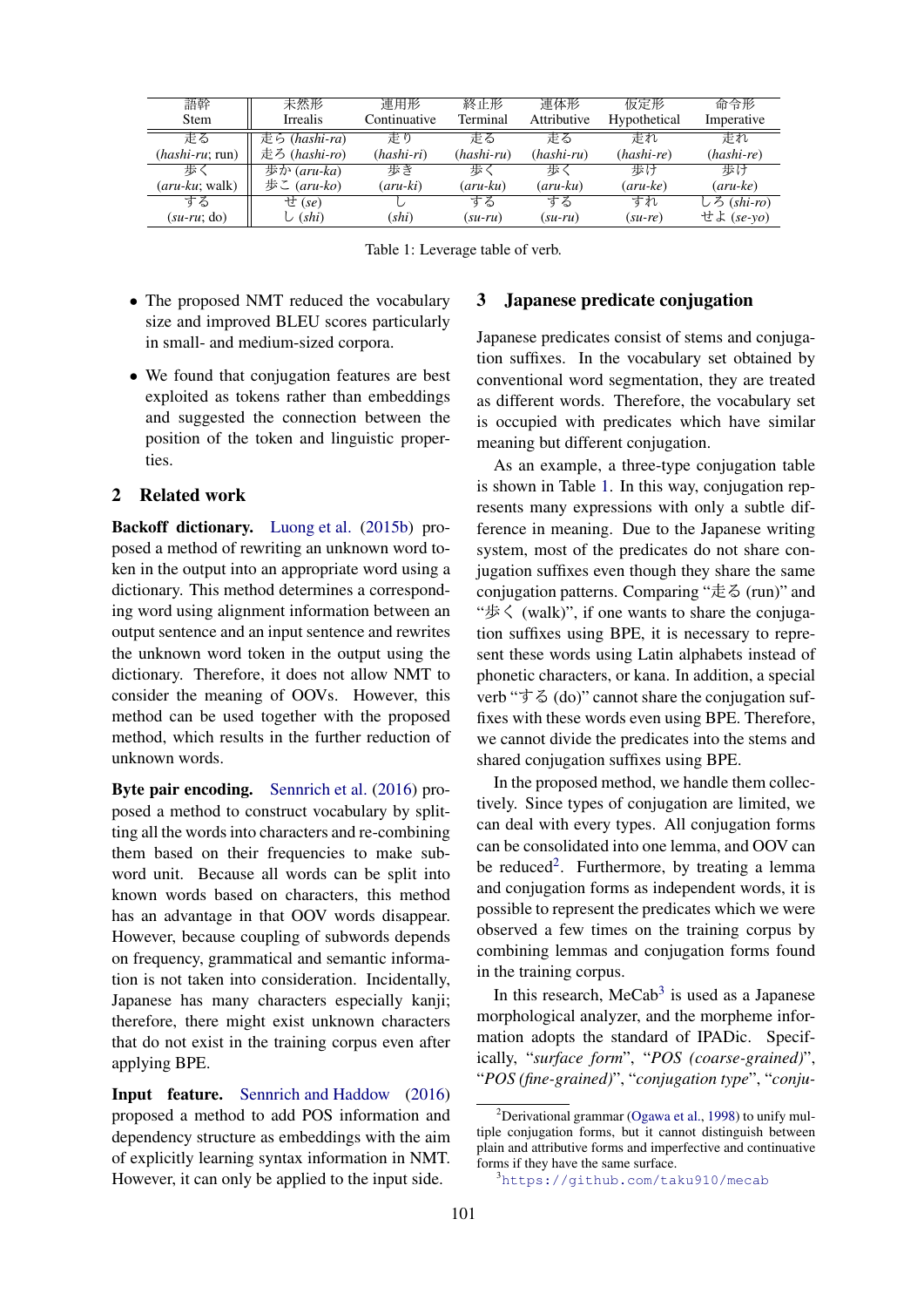*gation form*", and "*lemma*" are used. Hereafter, predicates represent verbs, adjectives, and auxiliary verbs.

## 4 Introducing Japanese predicate conjugation for NMT

We propose two methods to introduce conjugation information: in the first method, it is treated as a token (conjugation token) and in the second, it is treated as concatenation of embeddings (conjugation feature). Moreover we considere to introduce POS information into all words (POS token).

## 4.1 Conjugation token

In this method, lemmas and conjugation forms are treated as tokens. A conjugation form is introduced as a special token with which its POS can be distinguished from other tokens.

In this method, the special token also occupies a part of the vocabulary. However, as there are only 55 tokens<sup>4</sup> at maximum in the IPADic standard, the influence is negligible compared to the vocabulary size that can be reduced. Moreover, because the stem and its conjugation suffix are explicitly retrieved, the output can be restored at any time. For example, these are converted as follows.

| 走る | $\rightarrow$ | 走る       | <動詞・基本形>               |
|----|---------------|----------|------------------------|
|    |               | (run)    | (verb-plain)           |
| 走れ | $\rightarrow$ | 走る       | <動詞・命令形>               |
|    |               | (run)    | (verb-imperative)      |
| だ  | $\rightarrow$ | ザ        | <助動詞 · 体言接続>           |
|    |               | (COPULA) | (aux.verb-attributive) |

### 4.2 Conjugation feature

In this method, we use a conjugation form as a feature of input side. Specifically, "*POS (coarsegrained)*", "*POS (fine-grained)*", and "*conjugation forms*" are used in addition to the lemma. Moreover, this information is added to words other than predicates. These features are first represented as one-hot vectors, and the learned embedding vectors are concatenated and used.

This method has an advantage in that it does not waste vocabulary size; however, because it is not trivial to restore a word from embeddings, it can be adopted to the source side only.

## 4.3 POS token

As a natural extension to Conjugation token, we introduce POS information into all words in addition to conjugation information. We use POS

| Corpus       | train     | dev   | test  | Max length |
|--------------|-----------|-------|-------|------------|
| <b>NTCIR</b> | 1.638.742 | 2.741 | 2.300 | 60         |
| <b>ASPEC</b> | 827,503   | 1.790 | 1.812 | 40         |
| Tanaka       | 50,000    | 500   | 500   | 16         |

Table 2: Details of each corpus.

information and conjugation information in the same manner to Conjugation token. We propose three methods to incorporate POS information as special tokens.

Suffix token. This method introduces POS and conjugation information behind each word as a token.

Prefix token. This method introduces POS and conjugation information in front of each word as a token.

Circumfix token. This method introduces POS information in front of each word and conjugation information behind each word as a token.

Example sentences are shown below:

#### Baseline

**私は走る。(I run .)** 

### Suffix token

私<noun>は<particle> 走る<verb-plain> <verb> 。 <symbol>

#### Prefix token

<noun> 私 <particle> は <verb> <verb-plain> 走る <symbol> 。

#### Circumfix token

<noun> 私 <particle> は <verb> 走る <verb-plain> <symbol> 。

## 5 Experiment

We experimented two baseline methods (with and without BPE) and two proposed methods. Each experiment was conducted four times with different initializations. We report the average performance over all experiments.

We used three data sets: NTCIR PatentMT Parallel Corpus - 10 (Goto et al., 2013), Asian Scientific Paper Excerpt Corpus (Nakazawa et al., 2016), and Tanaka Corpus (Excerpt, Prepro $cessed)^5$ . The details of each corpus are shown in Table 2. Only in Tanaka, English sentences were

<sup>4</sup>Verb: 18, Adjective: 14, Auxiliary verb: 22

<sup>5</sup>http://github.com/odashi/small\_parallel\_enja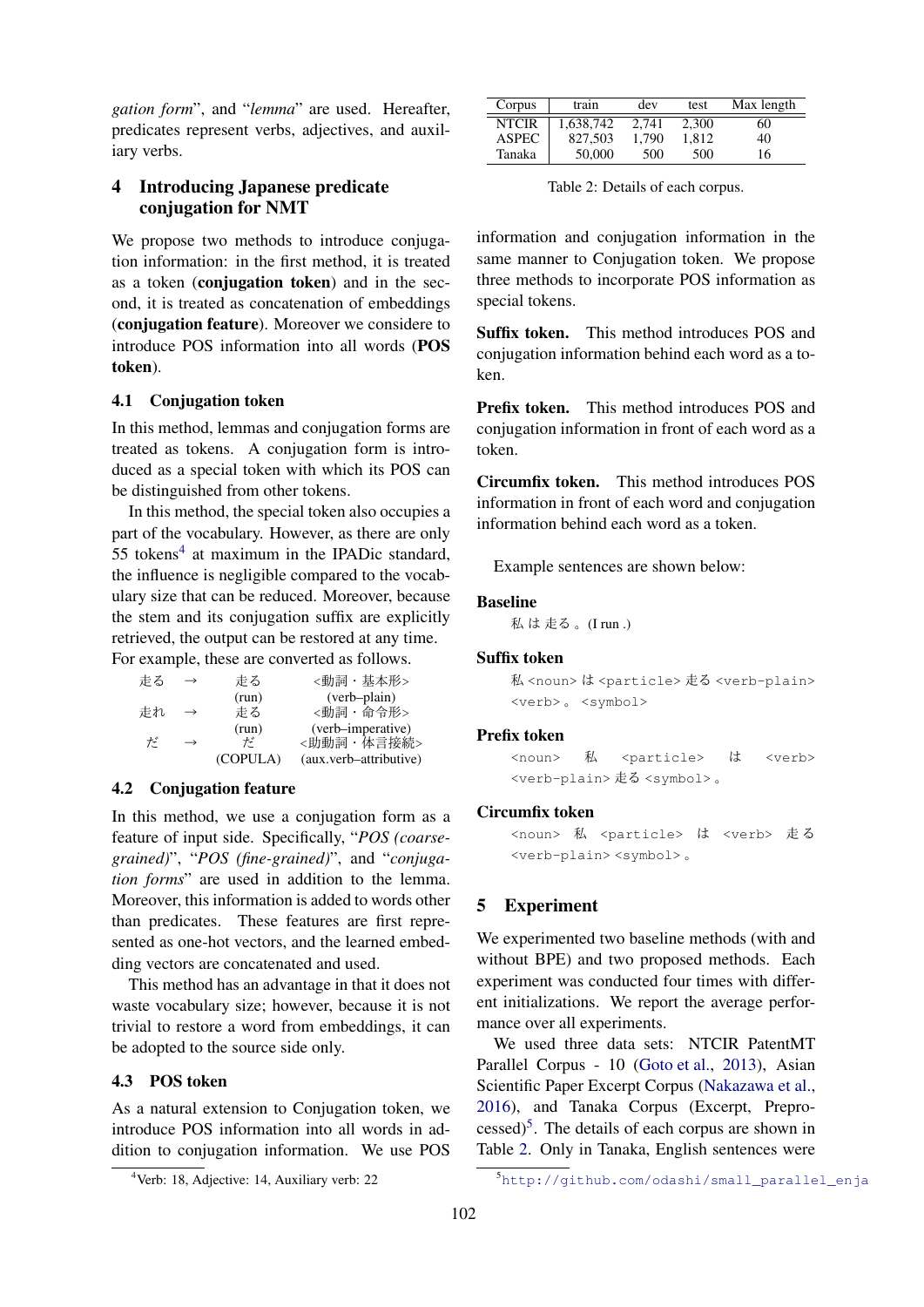| Method                  |                           | Japanese - English       |              |        | English - Japanese |              |        |
|-------------------------|---------------------------|--------------------------|--------------|--------|--------------------|--------------|--------|
|                         |                           | <b>NTCIR</b>             | <b>ASPEC</b> | Tanaka | <b>NTCIR</b>       | <b>ASPEC</b> | Tanaka |
|                         | $w$ / $o$ BPE             | 33.87                    | 20.98        | 30.23  | 36.41              | 29.57        | 30.25  |
| <b>Baseline</b>         | <b>BPE</b> only Japanese  | 34.17                    | 21.10        | 30.43  | 35.96              | 28.96        | 28.66  |
|                         | <b>BPE</b> both sides     |                          | 21.43        | 30.45  |                    | 30.93        | 29.27  |
|                         | <b>BPE</b> only English   | $\overline{\phantom{a}}$ | 20.55        | 30.13  |                    | 30.59        | 29.15  |
| Only predicate          | $(4.1)$ Conjugation token | 33.96                    | 21.47        | 32.47  | 36.48              | 29.89        | 30.46  |
| conjugation information | (4.2) Conjugation feature | 33.84                    | 21.33        | 30.35  | N/A                | N/A          | N/A    |
| Using predicate         | $(4.3)$ Suffix token      |                          | 21.49        | 31.82  |                    | 29.77        | 31.47  |
| conjugation information | (4.3) Prefix token        | $\overline{\phantom{0}}$ | 21.61        | 32.16  |                    | 29.02        | 30.36  |
| and all POS information | $(4.3)$ Circumfix token   |                          | 21.89        | 32.96  |                    | 28.89        | 31.07  |

Table 3: BLEU scores of each experiment (average of four runs). The best score in each corpus is made bold (expect for BPE "both" and "only English").

already lowercased; hence, truecase was not used. As for ASPEC, we used only the first one million sentences sorted by sentence alignment confidence. Japanese sentences were tokenized by the morphological analyzer MeCab (IPADic), and English sentences were preprocessed by  $Moses<sup>6</sup>$ (tokenizer, truecaser). As for the training corpus, we deleted sentences that exceeded the maximum number of tokens each sentence shown in Table 2.

We used our implementation<sup>7</sup> based on Luong et al. (2015a) as the baseline. Hyperparameters are as follows. If the setting differs in the corpus, it is written in the order of NTCIR / ASPEC / Tanaka.

Optimization: AdaGrad, Learning rate: 0.01,

Embed size: 512, Hidden size: 1,024,

Batch size: 128, Maximum epoch: 15 / 15 / 30, Vocab size: 30,000 / 30,000 / 5,000,

Output limit: 100 / 100 / 40

The setting of each experiment except the baseline is shown below. We used the same setting as the baseline unless otherwise specified.

Byte pair encoding. We conducted an experiment using BPE as the comparative method. BPE was applied to the Japanese side only for making a fair comparison with the proposed method.

The number of merge operations in both NTCIR and ASPEC was set to 16,000 and in Tanaka, the number was set to 2,000. As a result, OOV did not exist in all corpora because the size of Japanese vocabulary is smaller than that of BPE.

Conjugation token. Because the output of English–Japanese translation includes special tokens, we evaluate it by restoring the results with rules using IPADic. The restoration accuracy is

100%. If the output has only a lemma, it is converted into the plain form, and if it has a conjugation token only, the token is deleted from the output.

Conjugation feature. Because this method can solely be adopted to the source side, only Japanese-to-English translation was performed. To restrict the embed size to 512, the size of each feature was set to POS (coarse-grained): 4, POS (fine-grained): 8, conjugation form: 8, lemma: 492.

**POS token.** We increased the output limit by 2.5 times in English-to-Japanese translation because of additional POS tokens attached to all words.

We used the same restoration rules as for Conjugation token to treat special tokens.

We evaluated POS features in only ASPEC and Tanaka owing to time constraints.

## 6 Discussion

## 6.1 Translation quality

The results of BLEU score (Papineni et al., 2002) are shown in Table 3. Compared to the baseline without BPE, Conjugation token improved in BLEU score on all corpora and in both translation directions. In addition, Conjugation token outperformed the baselines with BPE with an exception on NTCIR in Japanese-to-English direction. When the POS token was introduced, BLEU scores improved by 1.82 points on average from the baseline in Japanese-to-English translation. (ASPEC : 0.91, Tanaka : 2.73)

Furthermore, we compared proposed methods with the baseline that adopted BPE to the Japanese side only $8$ . Table 3 shows the results of baseline

<sup>6</sup>http://www.statmt.org/moses/

<sup>7</sup>http://github.com/yukio326/nmt-chainer

<sup>8</sup>Owing to time limitations, we performed comparison with ASPEC and Tanaka corpora only, and experimented only once on each corpus.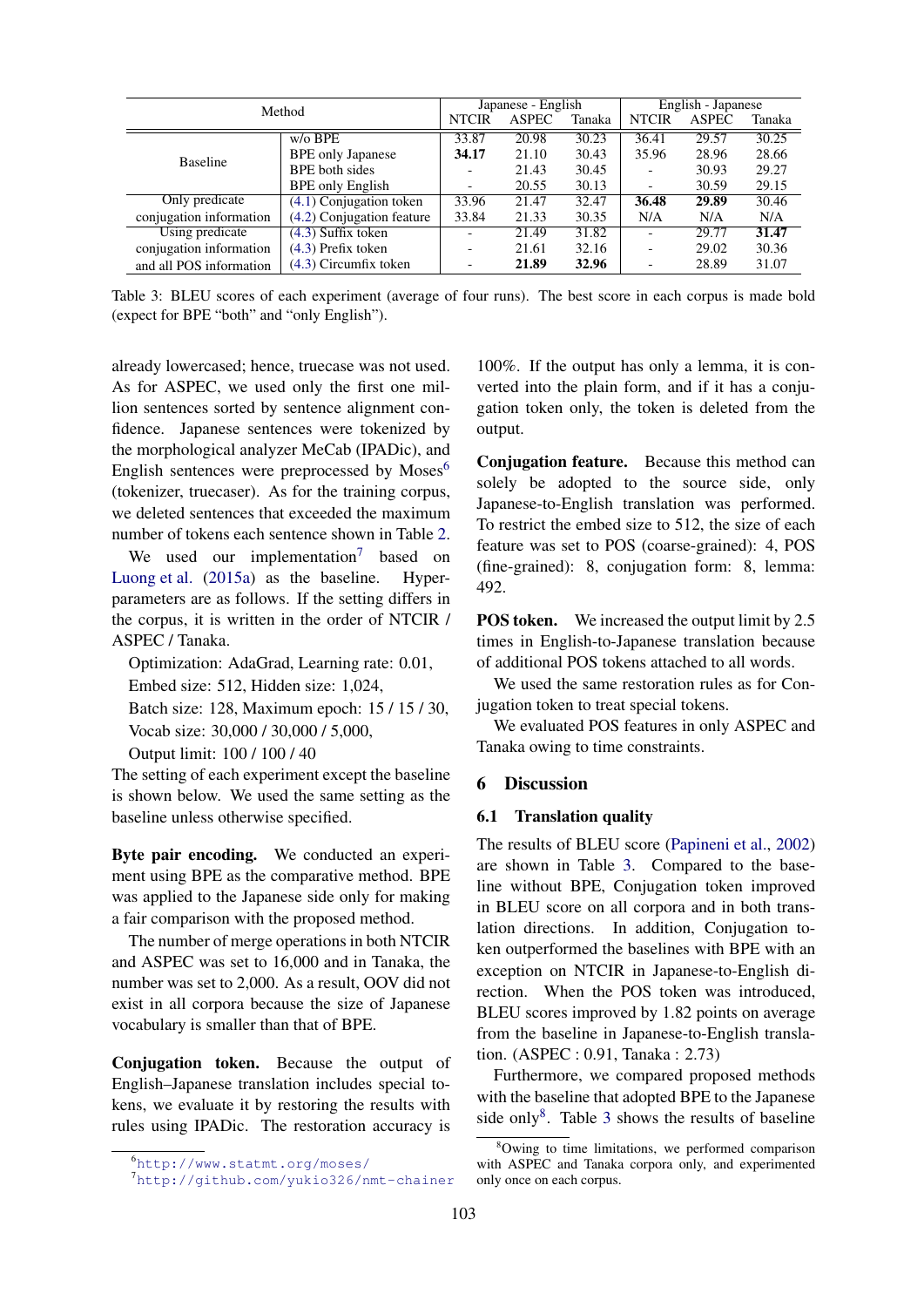|              |                 | Conjugation | Conjugation |
|--------------|-----------------|-------------|-------------|
| Corpus       | <b>Baseline</b> | token       | feature     |
| <b>NTCIR</b> | 26.48%          | 27.43%      | 27.46%      |
| <b>ASPEC</b> | 18.56%          | 18.96%      | 18.96%      |
| Tanaka       | 46.46%          | 53.95%      | 54.41%      |

Table 4: Vocabulary coverage.

with BPE to both English and Japanese sides. According to the results, Japanese-only BPE was inferior to the baseline without BPE.

## 6.2 Vocabulary coverage

The proposed method is effective in reducing the vocabulary size. The coverage of each training corpus is shown in Table 4. As for Conjugation feature, we evaluate only the number of lemmas.

It can be seen that OOV is reduced in all corpora. In particular, a significant improvement was found in the small Tanaka corpus. It can partly account for the improvement in BLEU scores in the proposed methods.

### 6.3 Effect of conjugation information

Experimental results showed that Conjugation token improved the BLEU score. However, Conjugation feature exhibited little or no improvement over the baselines with and without BPE. It was shown that conjugation information consists of useful features, but we should exploit the information as Conjugation token.

In the Conjugation token method, we found that the scores are influenced by the corpus size. In particular, the largest improvement was seen in a small Tanaka corpus. Conversely, Conjugation token had a small effect in a large NTCIR corpus, where both proposed methods were inferior compared to the baseline using BPE in Japanese-to-English translation. This is because the size of the corpus was sufficient to learn frequent words to produce fluent translations. Also, our method is superior to BPE in small corpus because it can compress the vocabulary without relying on frequency.

## 6.4 Output example

Tables 5 and 6 show the output examples in Japanese-to-English translation results.

Table 5 depicts the handling of OOV. The baseline without BPE treated "古来" (ever lived) in this source sentence as OOV, so it could not translate the word. However, BPE and Conjugation token

| src                   | 彼は古来 $10$ まれな大政治家である。                     |
|-----------------------|-------------------------------------------|
| ref                   | he is as great a statesman as ever lived. |
| $w$ / $\circ$ BPE     | he is as great a statesman as any.        |
| <b>BPE</b>            | he is as great a statesman as ever lived. |
| $C_{\text{-}token}^9$ | he is as great a statesman as ever lived. |
|                       |                                           |
|                       | Table 5: Output example 1.                |

| src             | これを下ろす10のてつだってください。                      |
|-----------------|------------------------------------------|
| ref             | please give me help in taking this down. |
| w/o BPE         | please take this for me.                 |
| <b>BPE</b>      | please take this to me.                  |
| $C_$ token $^9$ | please take this down.                   |
|                 |                                          |



could translate it because it was included in each vocabulary.

Table 6 shows the handling of an unknown word. In the baseline without BPE, "下ろす" (take down) in the source sentence was represented as an unknown word token because it did not appear on the training corpus, and therefore, it failed to generate "take down" correctly. However, the conjugation token could successfully translate it because the lemma ("下ろす") which appears on the training corpus as the conditional form ("下ろ せ"), continuative form ("下ろし"), and plain form (" $\overline{F}$  $\overline{5}$  $\overline{5}$ ") could be used to generate the plain form ("下ろす").

#### 6.5 Effect of POS information

Experimental results showed that the Circumfix token (4.3) achieved the best score in Japaneseto-English translation, whereas the Conjugation token (4.1) or suffix token (4.3) was the best in English-to-Japanese translation.

We suppose that the reason for this tendency derives from the head-directionality of the target language. Because the target language in English-to-Japanese translation is Japanese, which is a headfinal language, the POS token as the suffix seems to improve the translation accuracy more than the others.

However, experimental results in Japanese-to-English translation contradict this hypothesis. We assume that it is because of the right-hand head rule (Ziering and van der Plas, 2016) in English. According to this rule, basic linguistic information should be introduced before a word whereas inflection information should be placed after the word. This accounts for the different tendency in

<sup>&</sup>lt;sup>9</sup>Abbreviation for Conjugation token.

<sup>&</sup>lt;sup>10</sup>OOV or unknown word in the baseline.